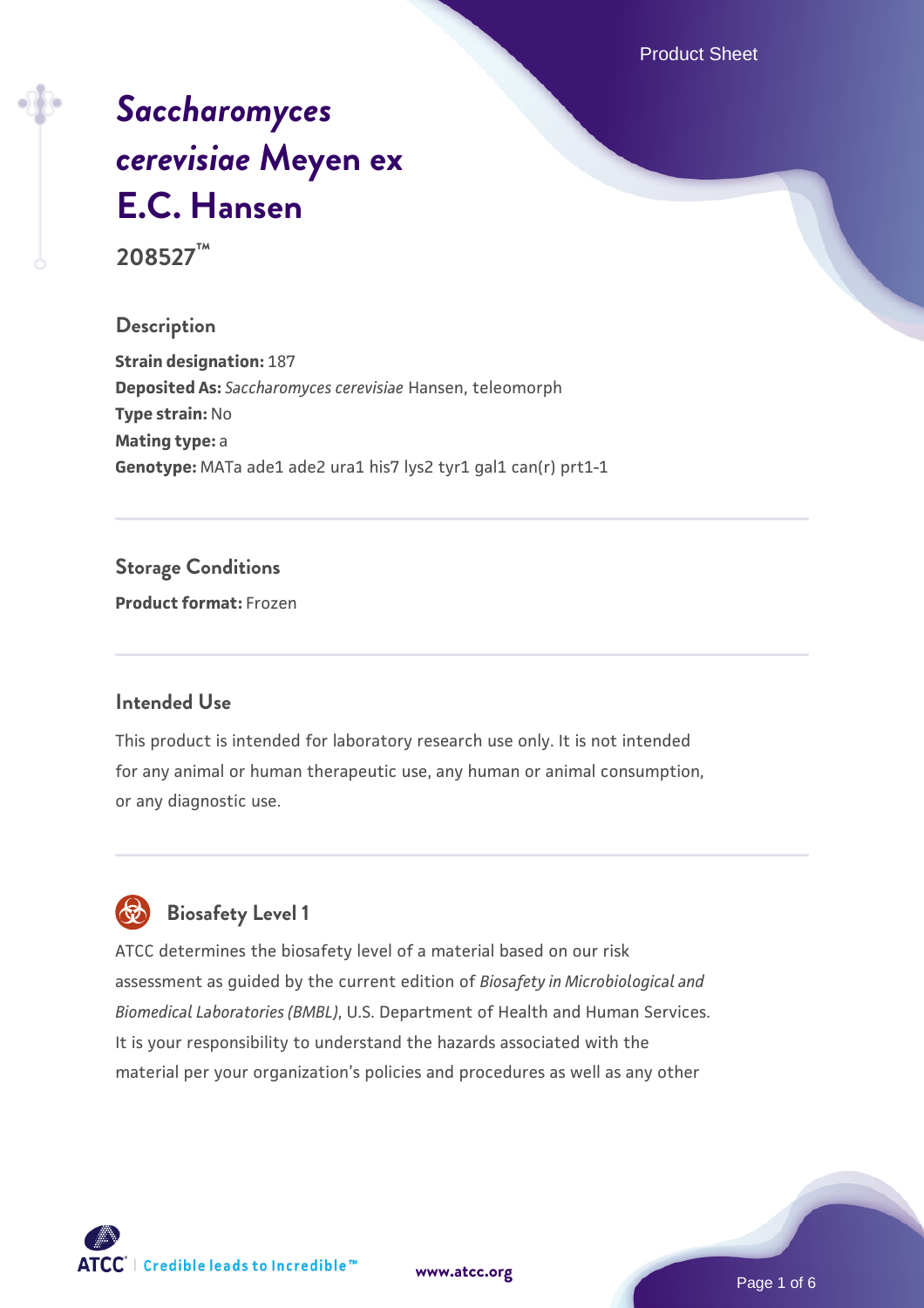#### **[Saccharomyces cerevisiae](https://www.atcc.org/products/208527)** [Meyen ex E.C. Hansen](https://www.atcc.org/products/208527) **208527**

applicable regulations as enforced by your local or national agencies.

ATCC highly recommends that appropriate personal protective equipment is always used when handling vials. For cultures that require storage in liquid nitrogen, it is important to note that some vials may leak when submersed in liquid nitrogen and will slowly fill with liquid nitrogen. Upon thawing, the conversion of the liquid nitrogen back to its gas phase may result in the vial exploding or blowing off its cap with dangerous force creating flying debris. Unless necessary, ATCC recommends that these cultures be stored in the vapor phase of liquid nitrogen rather than submersed in liquid nitrogen.

#### **Certificate of Analysis**

For batch-specific test results, refer to the applicable certificate of analysis that can be found at www.atcc.org.

#### **Growth Conditions**

**Medium:**  [ATCC Medium 1069: YPAD medium](https://www.atcc.org/-/media/product-assets/documents/microbial-media-formulations/1/0/6/9/atcc-medium-1069.pdf?rev=470121f83a034140a8ab4b1ded1bca66) **Temperature:** 25°C **Atmosphere:** Aerobic

#### **Handling Procedures**

**Frozen ampoules** packed in dry ice should either be thawed immediately or stored in liquid nitrogen. If liquid nitrogen storage facilities are not available, frozen ampoules may be stored at or below -70°C for approximately one



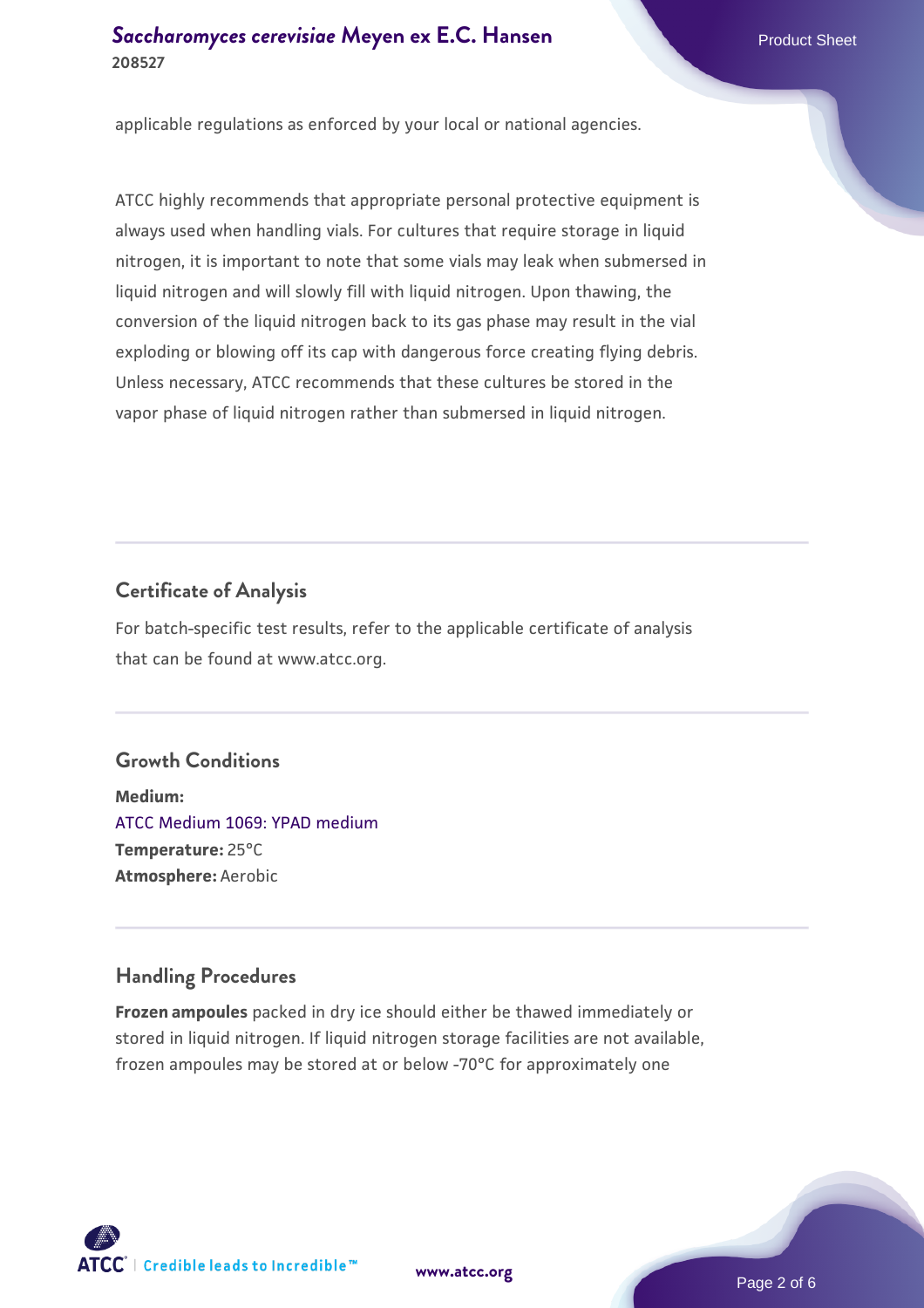week. **Do not under any circumstance store frozen ampoules at refrigerator freezer temperatures (generally -20°C)**. Storage of frozen material at this temperature will result in the death of the culture.

1. To thaw a frozen ampoule, place in a 25°C to 30°C water bath, until just thawed (approximately 5 minutes). Immerse the ampoule just sufficient to cover the frozen material. Do not agitate the ampoule.

2. Immediately after thawing, wipe down ampoule with 70% ethanol and aseptically transfer at least 50 µl (or 2-3 agar cubes) of the content onto a plate or broth with medium recommended.

3. Incubate the inoculum/strain at the temperature and conditions recommended.

4. Inspect for growth of the inoculum/strain regularly. The sign of viability is noticeable typically after 1-2 days of incubation. However, the time necessary for significant growth will vary from strain to strain.

#### **Notes**

Every effort is made to provide strains having the exact requirements as listed in the catalogue. However, yeast strains, like every other biological system, are constantly undergoing change, so that the sample you receive may not have exactly the same markers as determined when the strains were stored: reversion of certain mutations may have occurred, new mutations or suppressors which impart selective advantage to the strain may have been acquired and there may be ploidy changes. We urge checking the strains before extensive use.

#### **Material Citation**

If use of this material results in a scientific publication, please cite the material in the following manner: *Saccharomyces cerevisiae* Meyen ex E.C. Hansen (ATCC 208527)



**[www.atcc.org](http://www.atcc.org)**

Page 3 of 6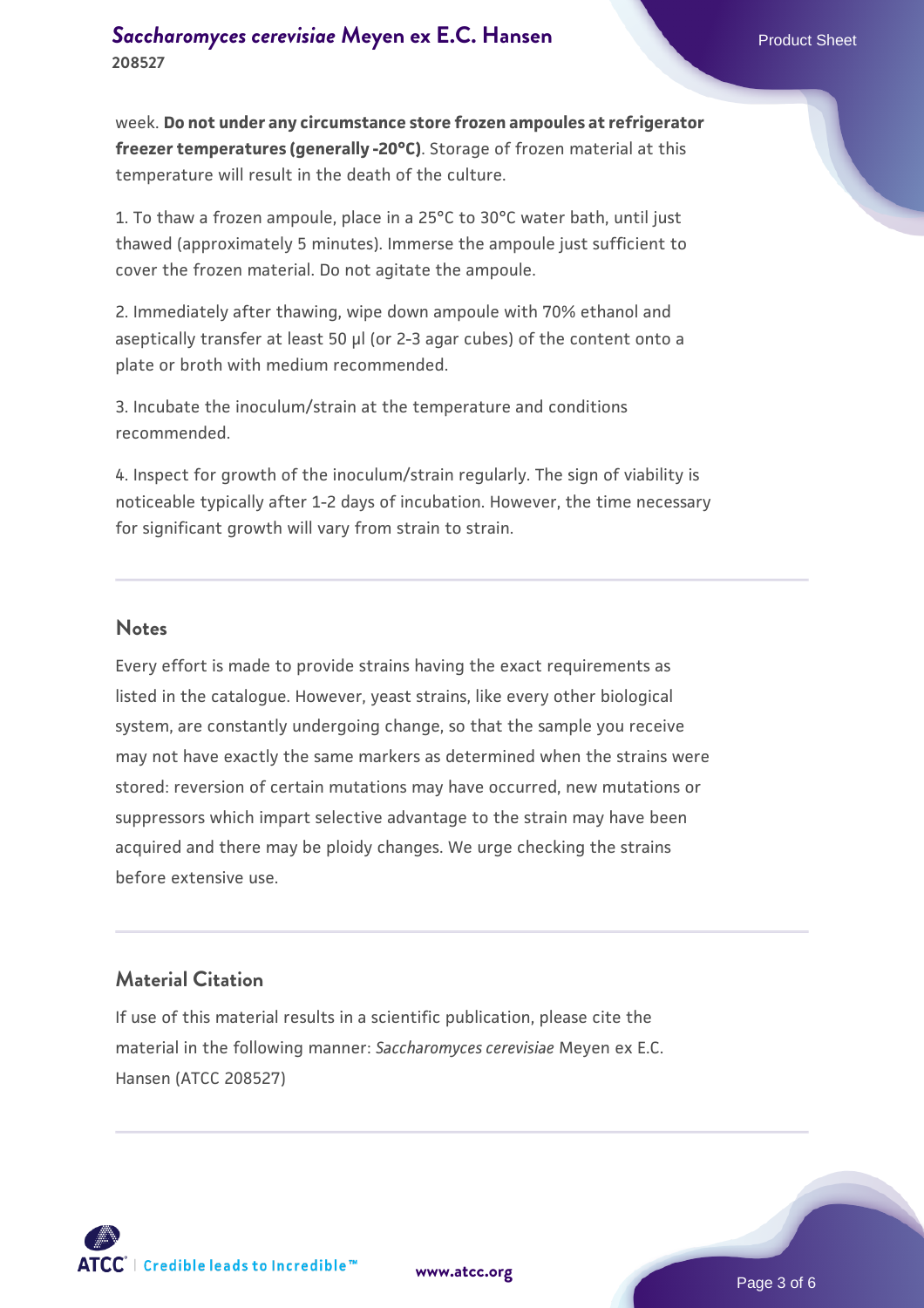## **[Saccharomyces cerevisiae](https://www.atcc.org/products/208527)** [Meyen ex E.C. Hansen](https://www.atcc.org/products/208527)

**208527**

#### **References**

References and other information relating to this material are available at www.atcc.org.

#### **Warranty**

The product is provided 'AS IS' and the viability of ATCC® products is warranted for 30 days from the date of shipment, provided that the customer has stored and handled the product according to the information included on the product information sheet, website, and Certificate of Analysis. For living cultures, ATCC lists the media formulation and reagents that have been found to be effective for the product. While other unspecified media and reagents may also produce satisfactory results, a change in the ATCC and/or depositor-recommended protocols may affect the recovery, growth, and/or function of the product. If an alternative medium formulation or reagent is used, the ATCC warranty for viability is no longer valid. Except as expressly set forth herein, no other warranties of any kind are provided, express or implied, including, but not limited to, any implied warranties of merchantability, fitness for a particular purpose, manufacture according to cGMP standards, typicality, safety, accuracy, and/or noninfringement.

#### **Disclaimers**

This product is intended for laboratory research use only. It is not intended for any animal or human therapeutic use, any human or animal consumption, or any diagnostic use. Any proposed commercial use is prohibited without a license from ATCC.

While ATCC uses reasonable efforts to include accurate and up-to-date information on this product sheet, ATCC makes no warranties or representations as to its accuracy. Citations from scientific literature and

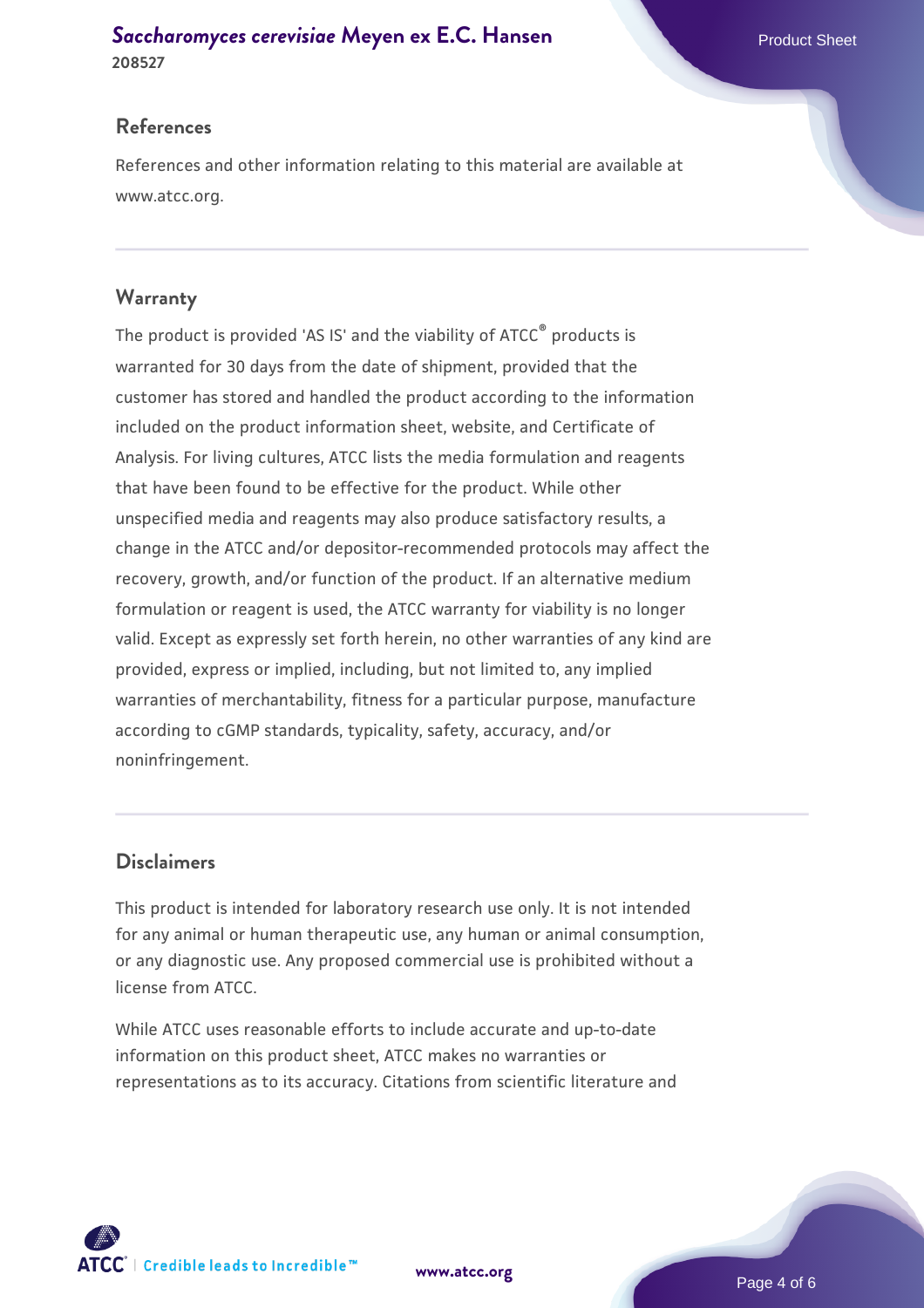patents are provided for informational purposes only. ATCC does not warrant that such information has been confirmed to be accurate or complete and the customer bears the sole responsibility of confirming the accuracy and completeness of any such information.

This product is sent on the condition that the customer is responsible for and assumes all risk and responsibility in connection with the receipt, handling, storage, disposal, and use of the ATCC product including without limitation taking all appropriate safety and handling precautions to minimize health or environmental risk. As a condition of receiving the material, the customer agrees that any activity undertaken with the ATCC product and any progeny or modifications will be conducted in compliance with all applicable laws, regulations, and guidelines. This product is provided 'AS IS' with no representations or warranties whatsoever except as expressly set forth herein and in no event shall ATCC, its parents, subsidiaries, directors, officers, agents, employees, assigns, successors, and affiliates be liable for indirect, special, incidental, or consequential damages of any kind in connection with or arising out of the customer's use of the product. While reasonable effort is made to ensure authenticity and reliability of materials on deposit, ATCC is not liable for damages arising from the misidentification or misrepresentation of such materials.

Please see the material transfer agreement (MTA) for further details regarding the use of this product. The MTA is available at www.atcc.org.

#### **Copyright and Trademark Information**

© ATCC 2021. All rights reserved. ATCC is a registered trademark of the American Type Culture Collection.

#### **Revision**

This information on this document was last updated on 2021-05-19



**[www.atcc.org](http://www.atcc.org)**

Page 5 of 6